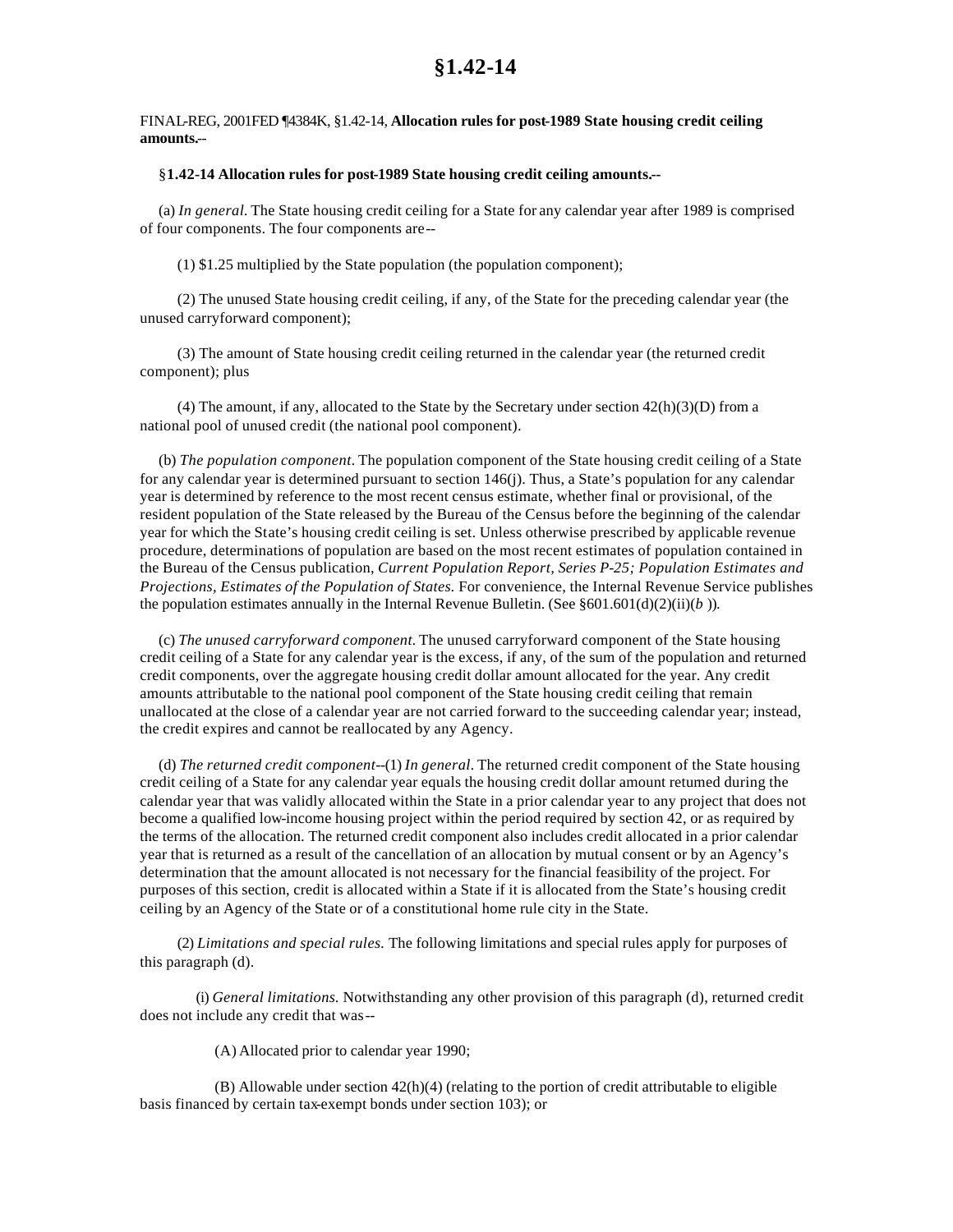(C) Allocated during the same calendar year that it is received back by the Agency.

(ii) *Credit period limitation.* Notwithstanding any other provision of this paragraph (d), an allocation of credit may not be returned any later than 180 days following the close of the first taxable year of the credit period for the building that received the allocation. After this date, credit that might otherwise be returned expires, and cannot be returned to or reallocated by any Agency.

(iii) *Three-month rule for returned credit.* An Agency may, in its discretion, treat any portion of credit that is returned from a project after September 30 of a calendar year and that is not reallocated by the close of the calendar year as returned on January 1 of the succeeding calendar year. In this case, the returned credit becomes part of the returned credit component of the State housing credit ceiling for the succeeding calendar year. Any portion of credit that is returned from a project after September 30 of a calendar year that is reallocated by the close of the calendar year is treated as part of the returned credit component of the State housing credit ceiling for the calendar year that the credit was returned.

(iv) *Returns of credit.* Subject to the limitations of paragraphs  $(d)(2)(i)$  and (ii) of this section, credit is returned to the Agency in the following instances in the manner described in paragraph  $(d)(3)$  of this section.

(A) *Building not qualified within required time period.* If a building is not a qualified building within the time period required by section 42, it loses its credit allocation and the credit is returned. For example, a building is not qualified within the required time period if it is not placed in service within the period required by section 42 or if the project of which the building is a part fails to meet the minimum setaside requirements of section  $42(g)(1)$  by the close of the first year of the credit period.

(B) *Noncompliance with terms of the allocation.* If a building does not comply with the terms of its allocation, it loses the credit allocation and the credit is returned. The terms of an allocation are the written conditions agreed to by the Agency and the allocation recipient in the allocation document.

(C) *Mutual consent.* If the Agency and the allocation recipient cancel an allocation of an amount of credit by mutual consent, that amount of credit is returned.

(D) *Amount not necessary for financial feasibility.* If an Agency determines under section  $42(m)(2)$  that an amount of credit allocated to a project is not necessary for the financial feasibility of the project and its viability as a qualified low-income housing project throughout the credit period, that amount of credit is returned.

(3) *Manner of returning credit*--(i) *Taxpayer notification.* After an Agency determines that a building or project no longer qualifies under paragraph  $(d)(2)(iv)(A)$ ,  $(B)$ , or  $(D)$  of this section for all or part of the allocation it received, the Agency must provide written notification to the allocation recipient, or its successor in interest, that all or part of the allocation is no longer valid. The notification must also state the amount of the allocation that is no longer valid. The date of the notification is the date the credit is returned to the Agency. If an allocation is cancelled by mutual consent under paragraph  $(d)(2)(iv)(C)$  of this section, there must be a written agreement signed by the Agency, and the allocation recipient, or its successor in interest, indicating the amount of the allocation that is returned to the Agency. The effective date of the agreement is the date the credit is returned to the Agency.

(ii) *Internal Revenue Service notification.* If a credit is returned within 180 days following the close of the first taxable year of a building's credit period as provided in paragraph  $(d)(2)(ii)$  of this section, and a Form 8609, *Low-Income Housing Credit Allocation Certification*, has been issued for the building, the Agency must notify the Internal Revenue Service that the credit has been returned. If only part of the credit has been returned, this notification requirement is satisfied when the Agency attaches to an amended Form 8610, *Annual Low-Income Housing Credit Agencies Report*, the original of an amended Form 8609 reflecting the correct amount of credit attributed to the building together with an explanation for the filing of the amended Forms. The Agency must send a copy of the amended Form 8609 to the taxpayer that owns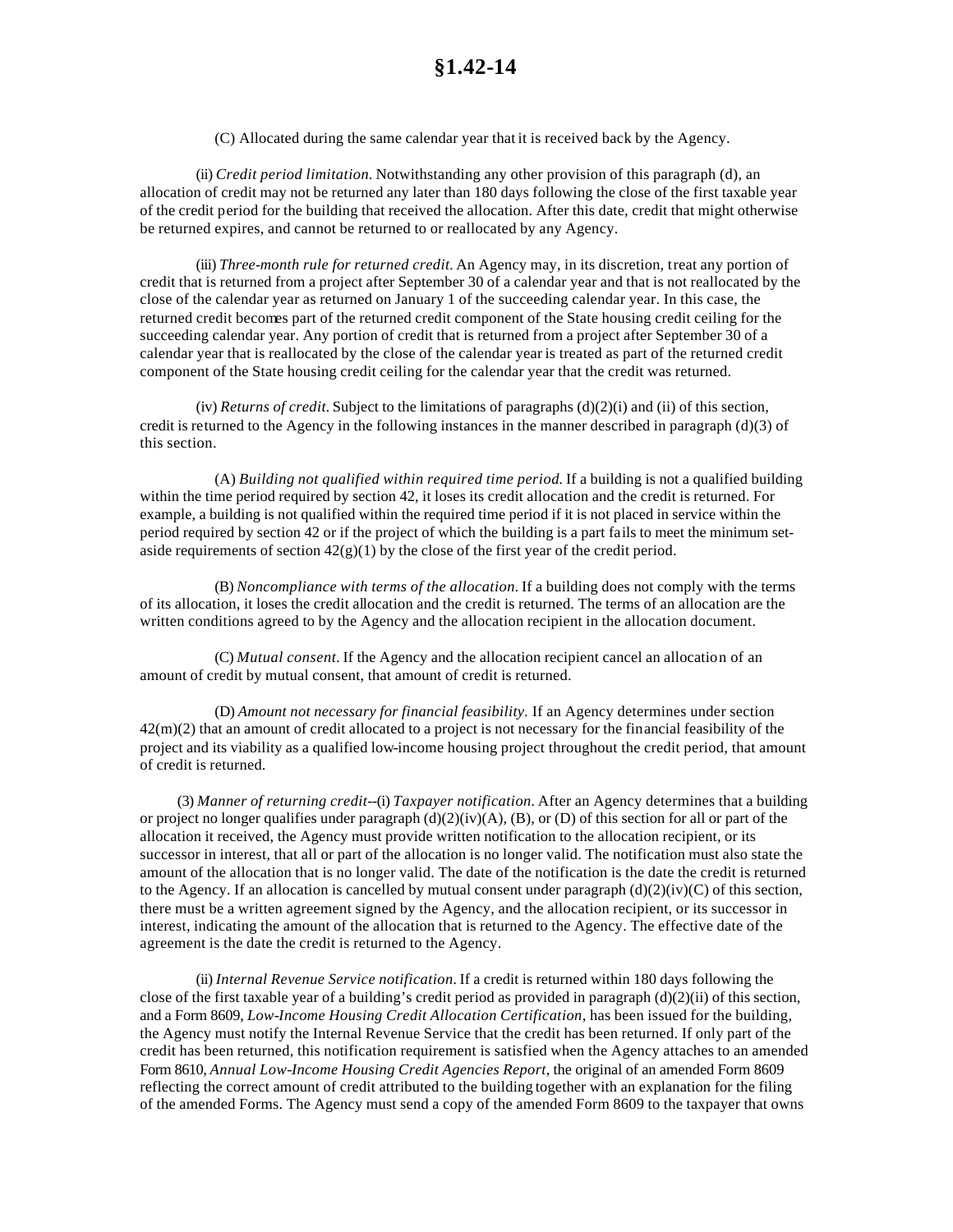the building. If the building is not issued an amended Form 8609 because all of the credit allocated to the building is returned, notification to the Internal Revenue Service is satisfied by following the requirements prescribed in §1.42-5(e)(3) for filing a Form 8823, *Low-Income Housing Credit Agencies Report of Noncompliance.*

(e) *The national pool component.* The national pool component of the State housing credit ceiling of a State for any calendar year is the portion of the National Pool allocated to the State by the Secretary for the calendar year. The national pool component for any calendar year is zero unless a State is a *qualified State.* (See paragraph (i) of this section for rules regarding the National Pool and the description of a qualified State.) Credit from the national pool component of a State housing credit ceiling must be allocated prior to the close of the calendar year or the credit expires and cannot be reallocated by any Agency. A national pool component credit that is allocated during a calendar year and returned after the close of the calendar year may qualify as part of the returned credit component of the State housing credit ceiling for the calendar year that the credit is returned.

(f) *When the State housing credit ceiling is determined.* For purposes of accounting for the State housing credit ceiling on Form 8610 and for purposes of determining the set-aside apportionment for projects involving qualified nonprofit organizations described in section  $42(h)(5)$  and  $\S 1.42-1T(c)(5)$ , the State housing credit ceiling for any calendar year is determined at the close of the calendar year.

(g) *Stacking order.* Under section 42(h)(3)(C), credit is treated as allocated from the various components of the State housing credit ceiling in the following order. The first credit allocated for any calendar year is treated as credit from the sum of the population and returned credit components of the State housing credit ceiling. Once all of the credit in these components has been allocated, the next credit allocated is treated as credit from the unused carryforward component of the State housing credit ceiling. Finally, after all of the credit from the population component, returned credit component, and unused carryforward component has been allocated, any further credit allocated is treated as credit from the national pool component.

(h) *Nonprofit set-aside*--(1) *Determination of set-aside.* Under section 42(h)(5) and §1.42-1T(c)(5), at least 10 percent of a State housing credit ceiling in any calendar year must be set aside exclusively for projects involving qualified nonprofit organizations (the nonprofit set-aside). However, credit allocated from the nonprofit set-aside in a calendar year and returned in a subsequent calendar year does not retain its nonprofit set-aside character. The credit becomes part of the returned credit component of the State housing credit ceiling for the calendar year that the credit is returned and must be included in determining the nonprofit set-aside of the State housing credit ceiling for that calendar year. Similarly, credit amounts that are not allocated from the nonprofit set-aside in a calendar year and are returned in a subsequent calendar year become part of the returned credit component of the State housing credit ceiling for that year and are also included in determining the set-aside for that year.

(2) *Allocation rules.* An Agency may allocate credit from any component of the State housing credit ceiling as part of the nonprofit set-aside and need not reserve 10 percent of each component for the nonprofit set-aside. Thus, an Agency may satisfy the nonprofit set-aside requirement of section 42(h)(5) and  $\S1.42-1T(c)(5)$  in any calendar year by setting aside for allocation an amount equal to at least 10 percent of the total State housing credit ceiling for the calendar year.

(i) *National Pool*--(1) *In general.* The unused housing credit carryover of a State for any calendar year is assigned to the Secretary for inclusion in a national pool of unused housing credit carryovers (National Pool) that is reallocated among qualified States the succeeding calendar year. The assignment to the Secretary is made on Form 8610.

(2) *Unused housing credit carryover.* The unused housing credit carryover of a State for any calendar year is the excess, if any, of the unused carryforward component of the State housing credit ceiling for the calendar year over the excess, if any, of--

(i) The total housing credit dollar amount allocated for the year; over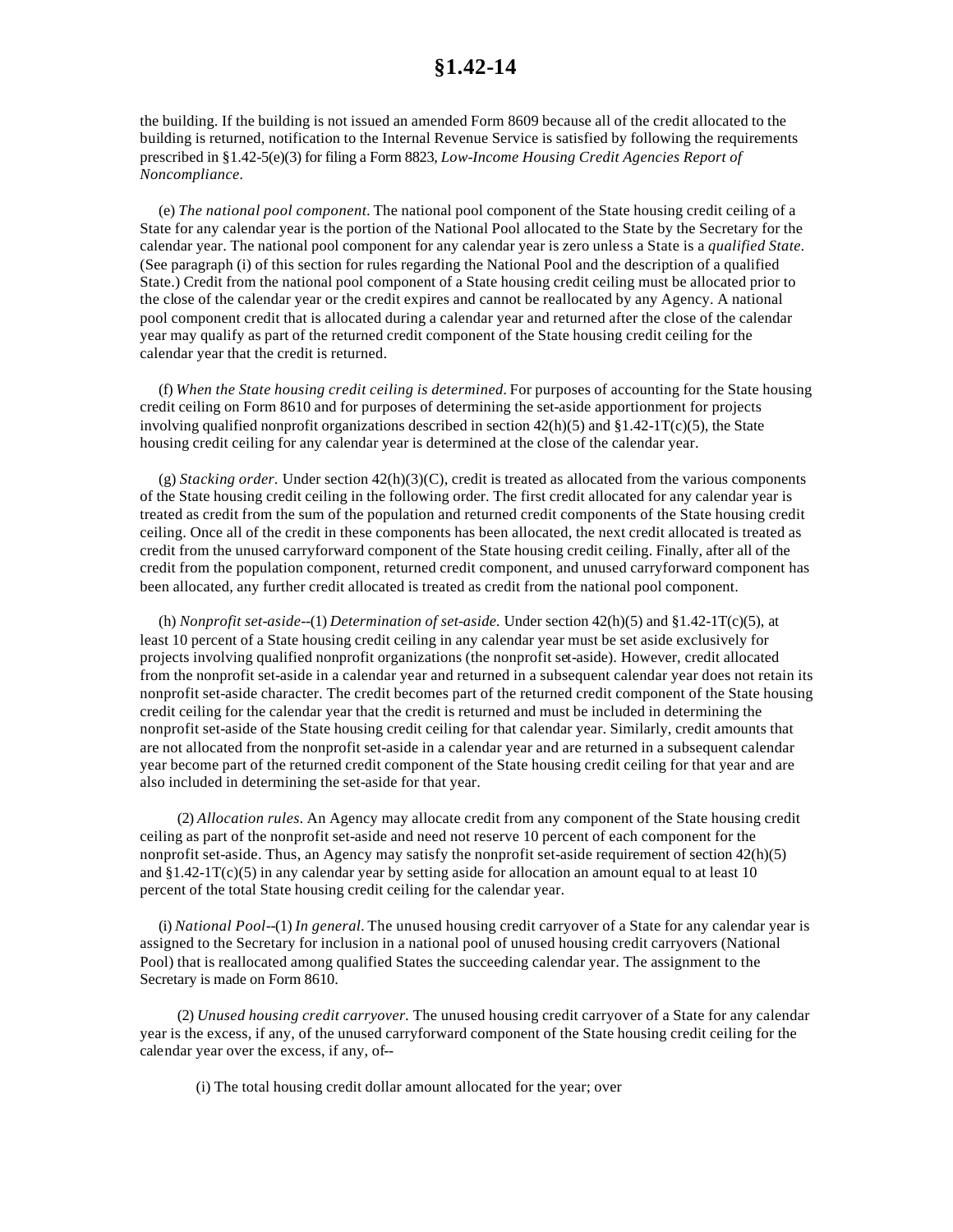(ii) The sum of the population and returned credit components of the State housing credit ceiling for the year.

(3) *Qualified State*--(i) *In general.* The term *qualified State* means, with respect to any calendar year, any State that has allocated its entire State housing credit ceiling for the preceding calendar year and for which a request is made by the State, not later than May 1 of the calendar year, to receive an allocation of credit from the National Pool for that calendar year. Except as provided in paragraph (i)(3)(ii) of this section, a State is not a qualified State in a calendar year if there remains any unallocated credit in its State housing credit ceiling at the close of the preceding calendar year that was apportioned to any Agency within the State for the calendar year.

(ii) *Exceptions*--(A) *De minimis amount.* If the amount remaining unallocated at the close of a calendar year is only a de minimis amount of credit, the State is a qualified State eligible to participate in the National Pool. For that purpose, a credit amount is de minimis if it does not exceed 1 percent of the aggregate State housing credit ceiling of the State for the calendar year.

(B) *Other circumstances.* Pursuant to the authority under section 42(n), the Internal Revenue Service may determine that a State is a qualified State eligible to participate in the National Pool even though the State's unallocated credit is in excess of the 1 percent safe harbor set forth in paragraph (A) of this section. The Internal Revenue Service will make this determination based on all the facts and circumstances, weighing heavily the interests of the States who would otherwise qualify for the National Pool. The Internal Revenue Service will generally grant relief under this paragraph only where a State's unallocated credit is not substantial.

(iii) *Time and manner for making request.* For further guidance as to the time and manner for making a request of housing credit dollar amounts from the National Pool by a qualified State, see Rev. Proc. 92-31 , 1992-1 C.B. 775. (See 601.601(d)(2)(ii)(*b*)).

(4) *Formula for determining the National Pool.* The amount allocated to a qualified State in any calendar year is an amount that bears the same ratio to the aggregate unused housing credit carryovers of all States for the preceding calendar year as that State's population for the calendar year bears to the population of all qualified States for the calendar year.

(j) *Coordination between Agencies.* The Agency responsible for filing Form 8610 on behalf of all Agencies within a State and making any request on behalf of the State for credit from the National Pool (the Filing Agency) must coordinate with each Agency within the State to ensure that the various requirements of this section are complied with. For example, the Filing Agency of a State must ensure that all Agencies within the State that were apportioned a credit amount for the calendar year have allocated all of their respective credit amounts for the calendar year before the Filing Agency can make a request on behalf of the State for a distribution of credit from the National Pool.

(k) *Examples.* (1) The operation of the rules of this section may be illustrated by the following examples. Unless otherwise stated in an example, Agency A is the sole Agency authorized to make allocations of housing credit dollar amounts in State M, all of Agency A's allocations are valid, and for calendar year 1994 Agency A has available for allocation a State housing credit ceiling consisting of the following housing credit dollar amounts:

(2) In addition, the \$10 of returned credit component was returned before October 1, 1994.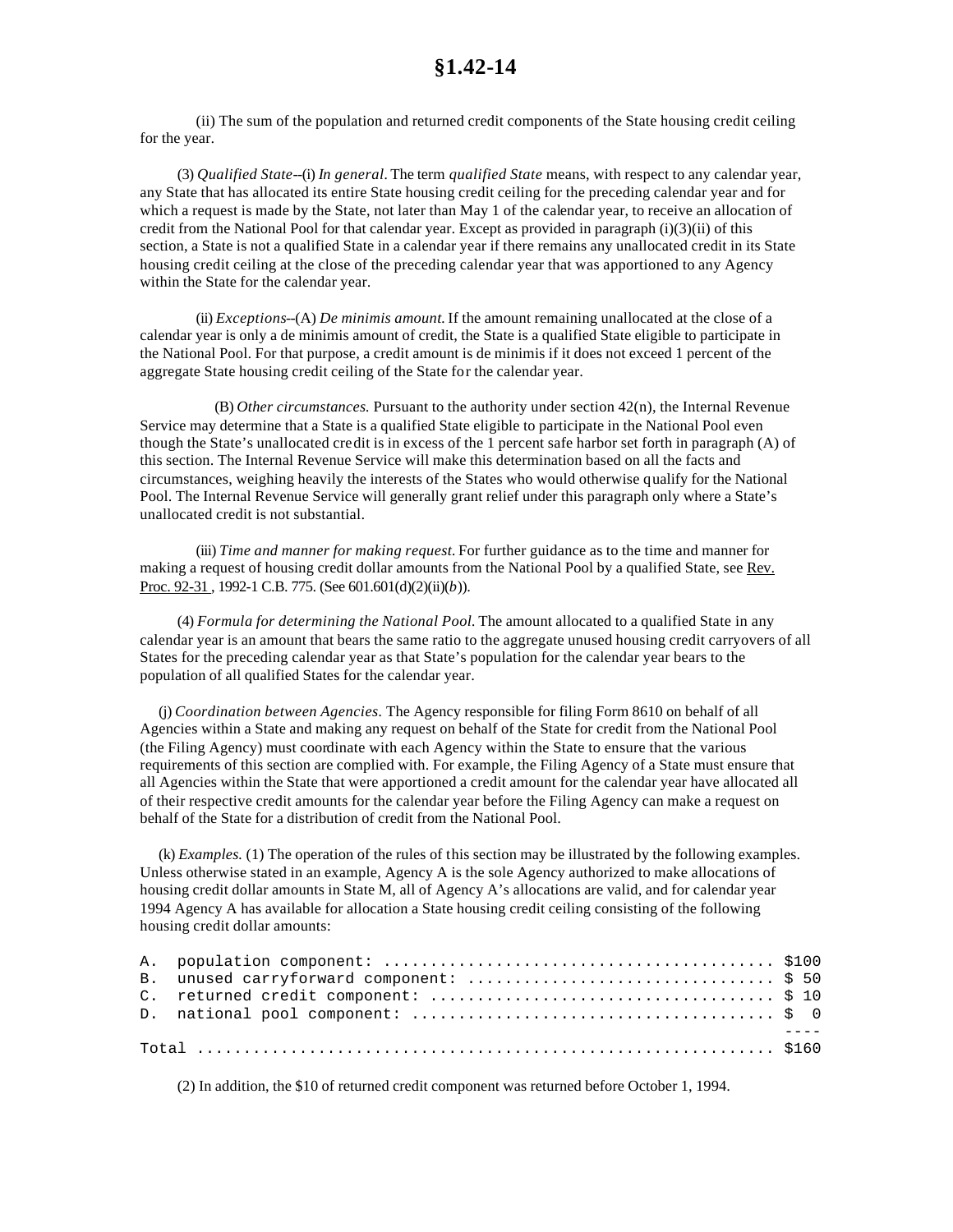*Example 1*--(i) *Additional facts.* By the close of 1994, Agency A had allocated \$80 of the State M housing credit ceiling. Of the \$80 allocated, \$16 was allocated to projects involving qualified nonprofit organizations.

(ii) *Application of stacking rules.* The first credit allocated is treated as allocated from the population and returned credit components of the State housing credit ceiling, to the extent of those components. In this case, the \$80 of credit allocated is less than the sum of the population and returned credit components. The excess of the sum of the population and returned credit components over the total amount allocated for the calendar year (\$110 - 80 = \$30) becomes the unused carryforward component of State M's 1995 State housing credit ceiling. Because Agency A did not allocate credit in excess of the sum of the population and returned credit components, no credit is treated as allocated from State M's \$50 unused carryforward component in 1994. Because none of this component may be carried forward, all \$50 is assigned to the Secretary for inclusion in the National Pool. Under paragraph (i)(3) of this section, State M does not qualify for credit from the National Pool for the 1995 calendar year.

(iii) *Nonprofit set-aside.* Agency A allocated exactly the amount of credit to projects involving qualified nonprofit organizations as necessary to meet the nonprofit set-aside requirement (\$16, 10% of the \$160 ceiling).

*Example 2*--(i) *Additional facts.* By the close of 1994, Agency A had allocated \$130 of the State M housing credit ceiling. Of the \$130 allocated, \$20 was allocated to projects involving qualified nonprofit organizations.

(ii) *Application of stacking rules.* The first \$110 of credit allocated is treated as allocated from the population and returned credit components. In this case, because all of the population and returned credit components are allocated, no amount is included in State M's 1995 State housing credit ceiling as an unused carryforward component. The next \$20 of credit allocated is treated as allocated from the \$50 unused carryforward component. The \$30 remaining in the unused carryforward component is assigned to the Secretary for inclusion in the National Pool for the 1995 calendar year. Under paragraph (i)(3) of this section, State M does not qualify for credit from the National Pool for the 1995 calendar year.

(iii) *Nonprofit set-aside.* Agency A allocated \$4 more credit to projects involving qualified nonprofit organizations than necessary to meet the nonprofit set-aside requirement. This does not reduce the application of the 10% nonprofit set-aside requirement to the State M housing credit ceiling for the succeeding year.

*Example 3*--(i) *Additional fact.* None of the applications for credit that Agency A received for 1994 are for projects involving qualified nonprofit organizations.

(ii) *Nonprofit set-aside.* Because at least 10% of the State housing credit ceiling must be set aside for projects involving a qualified nonprofit organization, Agency A can allocate only \$144 of the \$160 State housing credit ceiling for calendar year 1994 (\$160 - 16 = \$144). If Agency A allocates \$144 of credit, the credit is treated as allocated \$110 from the population and returned credit components and \$34 from the unused carryforward component. The \$16 of unallocated credit that is set aside for projects involving qualified nonprofit organizations is treated as the balance of the unused carryforward component, and is assigned to the Secretary for inclusion in the National Pool. Under paragraph (i)(3) of this section, State M does not qualify for credit from the National Pool for the 1995 calendar year.

*Example 4*--(i) *Additional facts.* The \$10 of returned credit component was returned prior to October 1, 1994. However, a \$40 credit that had been allocated in calendar year 1993 to a project involving a qualified nonprofit organization was returned to the Agency by a mutual consent agreement dated November 15, 1994. By the close of 1994, Agency A had allocated \$160 of the State M housing credit ceiling, including \$16 of credit to projects involving qualified nonprofit organizations.

(ii) *Effect of three-month rule.* Under the three-month rule of paragraph (d)(2)(iii) of this section, Agency A may treat all or part of the \$40 of previously allocated credit as returned on January 1, 1995. If